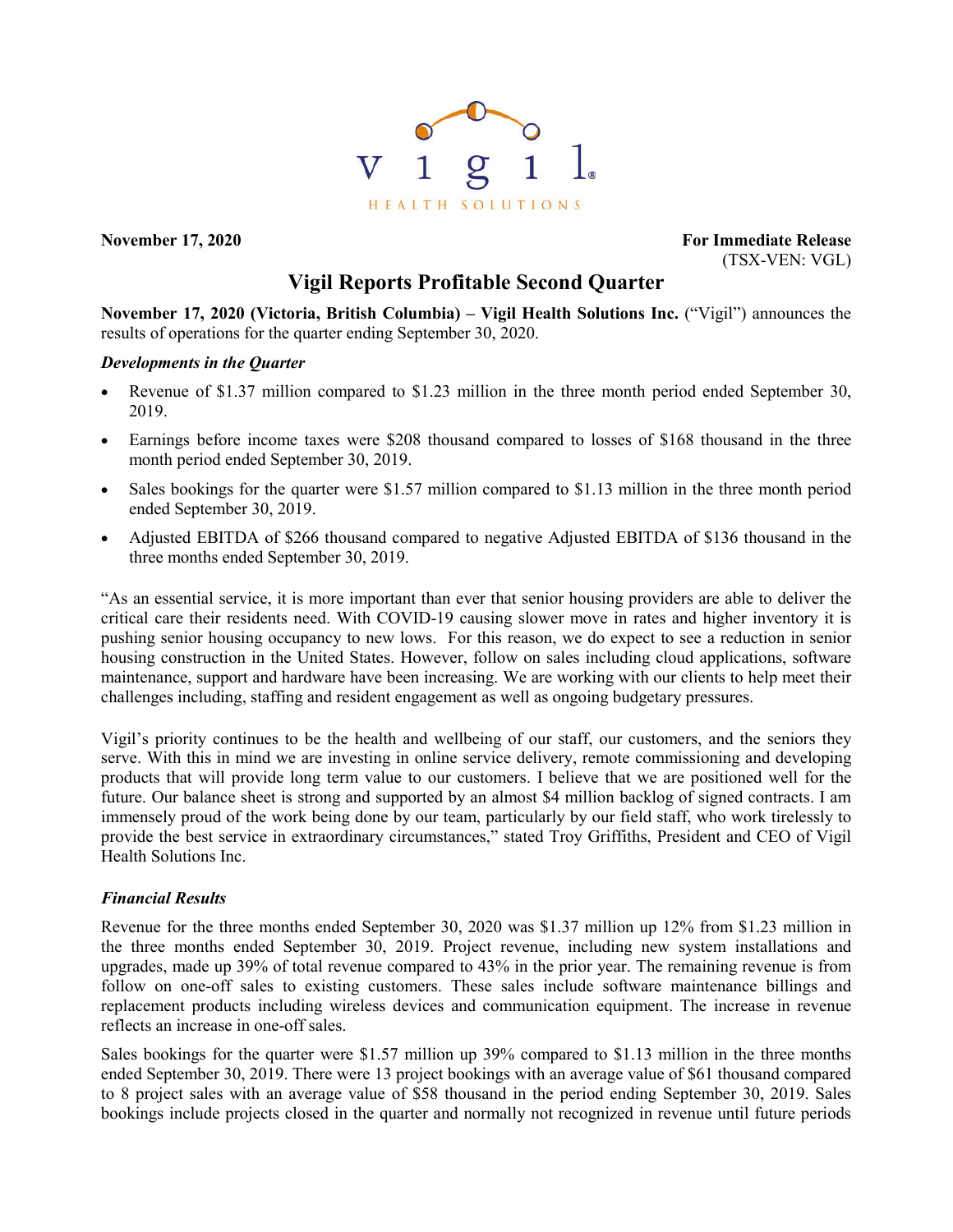and one-off sales recognized in revenue in the current period. The increase year over year reflected the higher number of project sales and an increase in one-off sales.

At September 30, 2020, Vigil had a backlog of approximately \$3.99 million (including \$2.01 million in deposits and progress billings, recorded as deferred revenue on the balance sheet) compared to approximately \$3.16 million (including \$1.06 million in deposits and progress billings, recorded as deferred revenue on the balance sheet) at September 30, 2019. The Company's backlog is the total estimated revenue for contracts which are signed and have not been completed (and may not have commenced).

The gross margin percentage for the three months ended September 30, 2020 was 53% compared to 54% for the three months ended September 30, 2019.

Operating expenditures for the three months ended September 30, 2020 were \$494 thousand down 42% from \$847 thousand for the period ended September 30, 2019. The decrease reflected the Canada Emergency Wage Subsidy (CEWS) payments, recorded as a reduction in payroll expense. There were also large declines in sales and marketing expenses including reduced travel and promotional expenses due to tradeshow cancelations and other COVID-19 restrictions.

Earnings before income taxes were \$208 thousand compared to losses of \$168 thousand in the three month period ended September 30, 2019. The earnings reflect increased revenue and decreased operating expenses including the \$93 thousand CEWS subsidy recorded as a reduction in payroll expense. Net earnings and comprehensive income were \$145 thousand or \$0.008 per share compared to a net loss of \$168 thousand, or \$0.009 per share for the three month period ended September 30, 2019.

Detailed financial statements along with Management Discussion and Analysis have been filed with SEDAR (www.sedar.com).

*Financial information will be mailed to entitled security holders on November 30, 2020, or, upon notice to the Company, entitled security holders may request a copy of financials in advance.*

| Six months ended<br>Three months ended |               |                                |                                                                                                 |  |
|----------------------------------------|---------------|--------------------------------|-------------------------------------------------------------------------------------------------|--|
|                                        |               |                                | September 30,                                                                                   |  |
|                                        |               |                                | 2019                                                                                            |  |
| 1,372,713                              | 1,226,889     | 2,624,574                      | 2,549,473                                                                                       |  |
| 645,521                                | 564,289       | 1,227,456                      | 1,168,259                                                                                       |  |
| 727,192                                | 662,600       | 1,397,118                      | 1,381,214                                                                                       |  |
| 493,841                                | 846,646       | 955,691                        | 1,622,937                                                                                       |  |
| 233,351                                |               | 441,427                        | (241, 723)                                                                                      |  |
|                                        | 16,125        | (62,099)                       | 12,191                                                                                          |  |
| 207,713                                | (167,921)     | 379,328                        | (229, 532)                                                                                      |  |
|                                        |               | (113, 182)                     |                                                                                                 |  |
|                                        |               |                                | (229, 532)                                                                                      |  |
|                                        | 145,392<br>\$ | 2020<br>(25, 638)<br>(62, 321) | September 30, September 30, September 30,<br>2019<br>2020<br>(184, 046)<br>(167,921)<br>266,146 |  |

# *Summary Financial Information*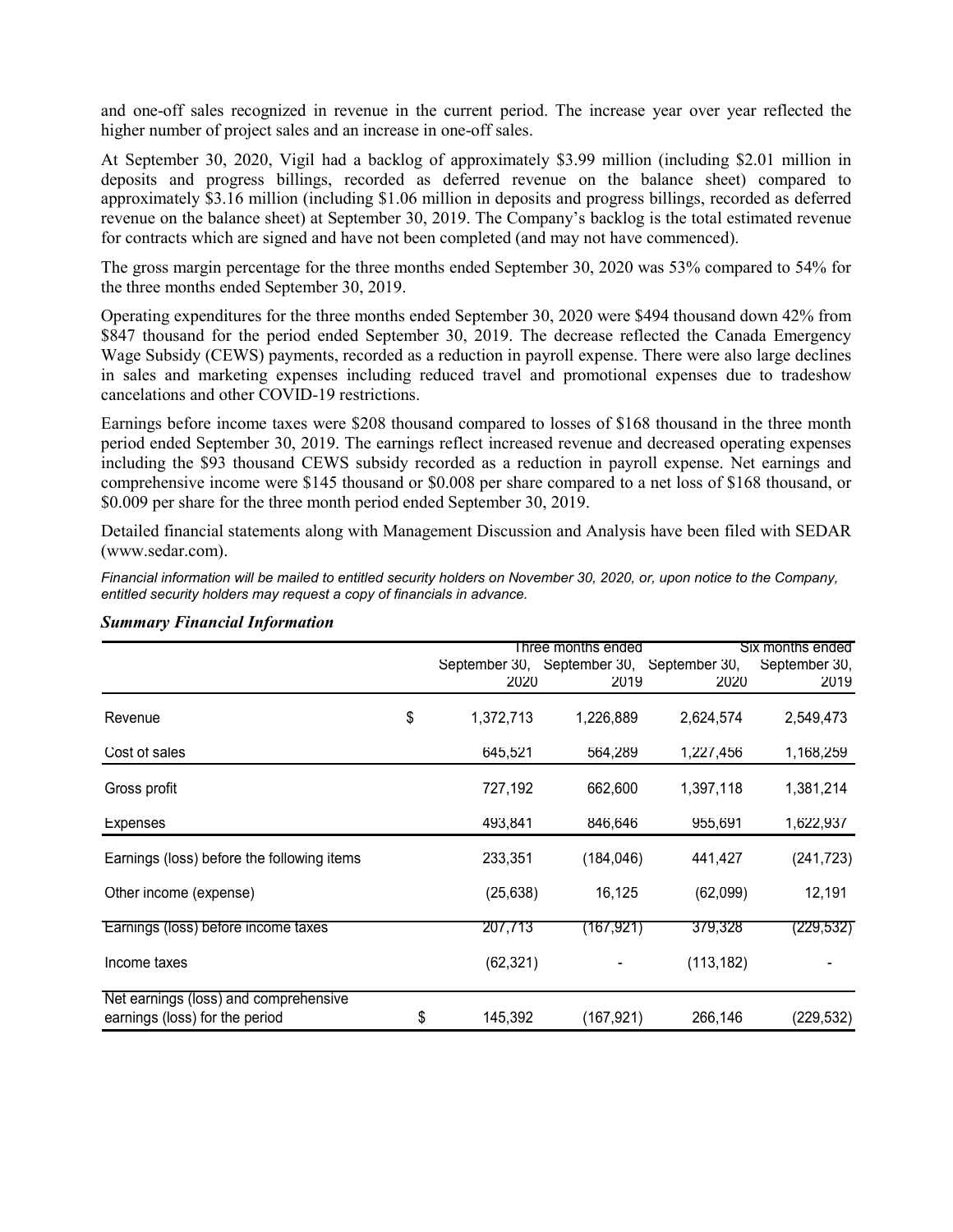### *Non-IFRS Measure*

For the three months ended September 30, 2020, we are disclosing Adjusted EBITDA, a non-IFRS financial measure, as a supplementary indicator of operating performance. We define Adjusted EBITDA as net income before, interest, income taxes, amortization excluding amortization of right of use asset for the lease on the Company's head office, stock based compensation and currency gains or losses including derivative foreign exchange differences. We are presenting the non-IFRS financial measure in our filings because we use it internally to make strategic decisions, forecast future results and to evaluate our performance and because we believe that our current and potential investors and analysts use the measure to assess current and future operating results and to make investment decisions. It is a non-IFRS measure, may not be comparable to other companies and it is not intended as a substitute for IFRS measures.

|                                    | Three months ended |            | Six months ended |            |  |
|------------------------------------|--------------------|------------|------------------|------------|--|
|                                    | Sept 30,           | Sept 30,   | Sept 30,         | Sept 30,   |  |
|                                    | 2020               | 2019       | 2020             | 2019       |  |
| Income for the period              | \$<br>145.392      | (167, 921) | 266,146          | (229, 532) |  |
| Add / (deduct)                     |                    |            |                  |            |  |
| Foreign exchange                   | 18,163             | (11,990)   | 61,056           | 3.084      |  |
| Change in fair value of derivative | 3,171              | 2.334      | (4,790)          | (436)      |  |
| Interest                           | 4.304              | (6,677)    | 5,833            | (15, 248)  |  |
| Tax                                | 62,321             |            | 113,182          |            |  |
| Share based payments               | 21,434             | 36.253     | 34.146           | 64,312     |  |
| Amortization                       | 11,221             | 12,328     | 22,456           | 24,509     |  |
|                                    | 120,614            | 32.248     | 231,883          | 76,221     |  |
| <b>Adjusted EBITDA</b>             | \$<br>266,006      | 135,673)   | 498,029          | (153,311)  |  |

# *Adjusted EBITDA Reconciliation*

# *About Vigil Health Solutions Inc.*

Vigil offers a proprietary technology platform combining software and hardware to provide comprehensive solutions to the expanding seniors' housing market. Vigil has established a growing presence in North America and an international reputation for being on the leading edge of systems design and integration. Vigil's objective is to offer solutions for the full continuum of care. Vigil's product range includes the innovative wireless Vitality Care System™ featuring discreet 'mini pendants', a nurse call system, mobile fall and incontinence monitoring, resident check in and the award-winning Vigil Memory Care System.

*Certain statements contained in this news release that are not based on historical facts may constitute forward-looking statements or forward-looking information within the meaning of applicable securities laws ("forward-looking statements"). These forward-looking statements are not promises or guarantees of future performance but are only predictions that relate to future events, conditions or circumstances or our future results, performance, achievements or developments and are subject to substantial known and unknown risks, assumptions, uncertainties and other factors that could cause our actual results, performance, achievements or developments in our business or in our industry to differ materially from those expressed, anticipated or implied by such forward-looking statements.*

*Forward-looking statements include all financial guidance, disclosure regarding possible events, conditions, circumstances, or results of operations that are based on assumptions about future economic conditions, courses of action and other future events. We caution you not to place undue reliance upon any such forward-looking statements, which speak only as of the date they are made. These forward-looking statements appear in a number of different places in this presentation and can be identified by words such as "may", "estimates", "projects", "expects", "intends", "believes",*  "plans", "anticipates", or their negatives or other comparable words. Forward-looking statements include statements *regarding the outlook for our future operations, plans and timing for the introduction or enhancement of our services and products, statements concerning strategies or developments, statements about future market conditions, supply conditions, end customer demand conditions, channel inventory and sell through, revenue, gross margin, operating expenses, profits, forecasts of future costs and expenditures, the outcome of legal proceedings, and other expectations, intentions and plans that are not historical fact.*

*The risk factors and uncertainties that may affect our actual results, performance, achievements or developments are many and include, amongst others, our ability to develop our sales force and generate revenue, the length of the sales*